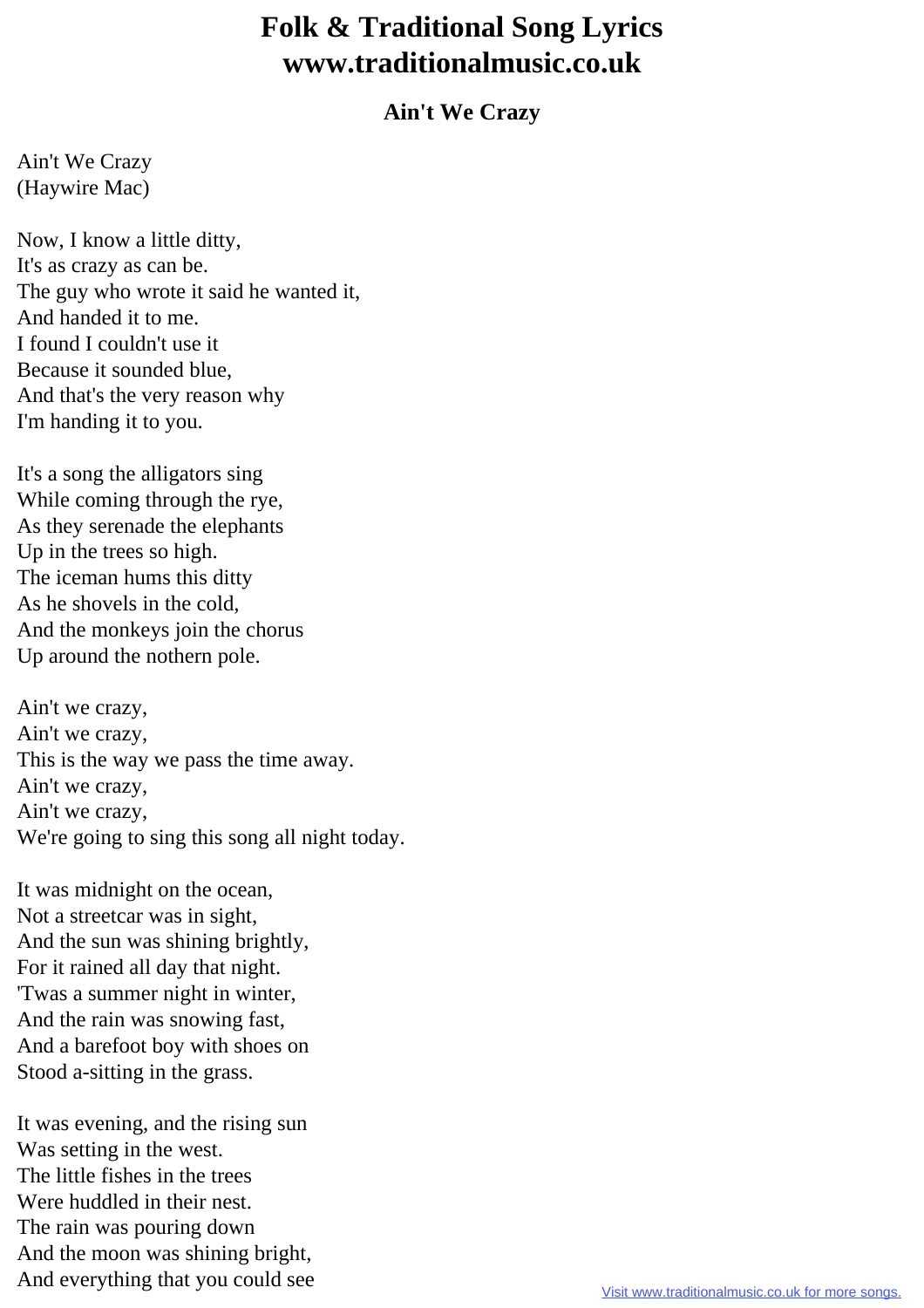Was hidden out of sight.

While the organ peeled potatoes, Lard was rendered by the choir. The sexton rung the dishrag, Someone set the church on fire. "Holy smoke!" The preacher shouted. In the rain he lost his hair. Now his head resembles heaven, For there is no parting there.

The cows were making cowslips And the bells were ringing wet, And the bumblebees were making bums And smoking cigarettes. And a man slept in a stable And came out a little ho(a)rse, So he hopped upon his golf sticks And drove all around the course.

Ain't we crazy, Ain't we crazy, This is the way we pass the time away. Ain't we crazy, Ain't we crazy, We're goin' to sing this song all night today.

It was midnight on the ocean, Not a horsecar was in sight As I stepped into the drugstore To get myself a light. The man behind the counter Was a woman old and gray Who used to peddle shoestrings On the road to Mandalay.

"Good evening, sir," the woman said, And her eyes were bright with tears As she put her head beneath her feet And stood that way for years. Her children, six, were orphans, Except one tiny tot Who lived in a house across the street Above a vacant lot.

Ain't we crazy, Ain't we crazy, But this is the way we pass the time away. Ain't we crazy,